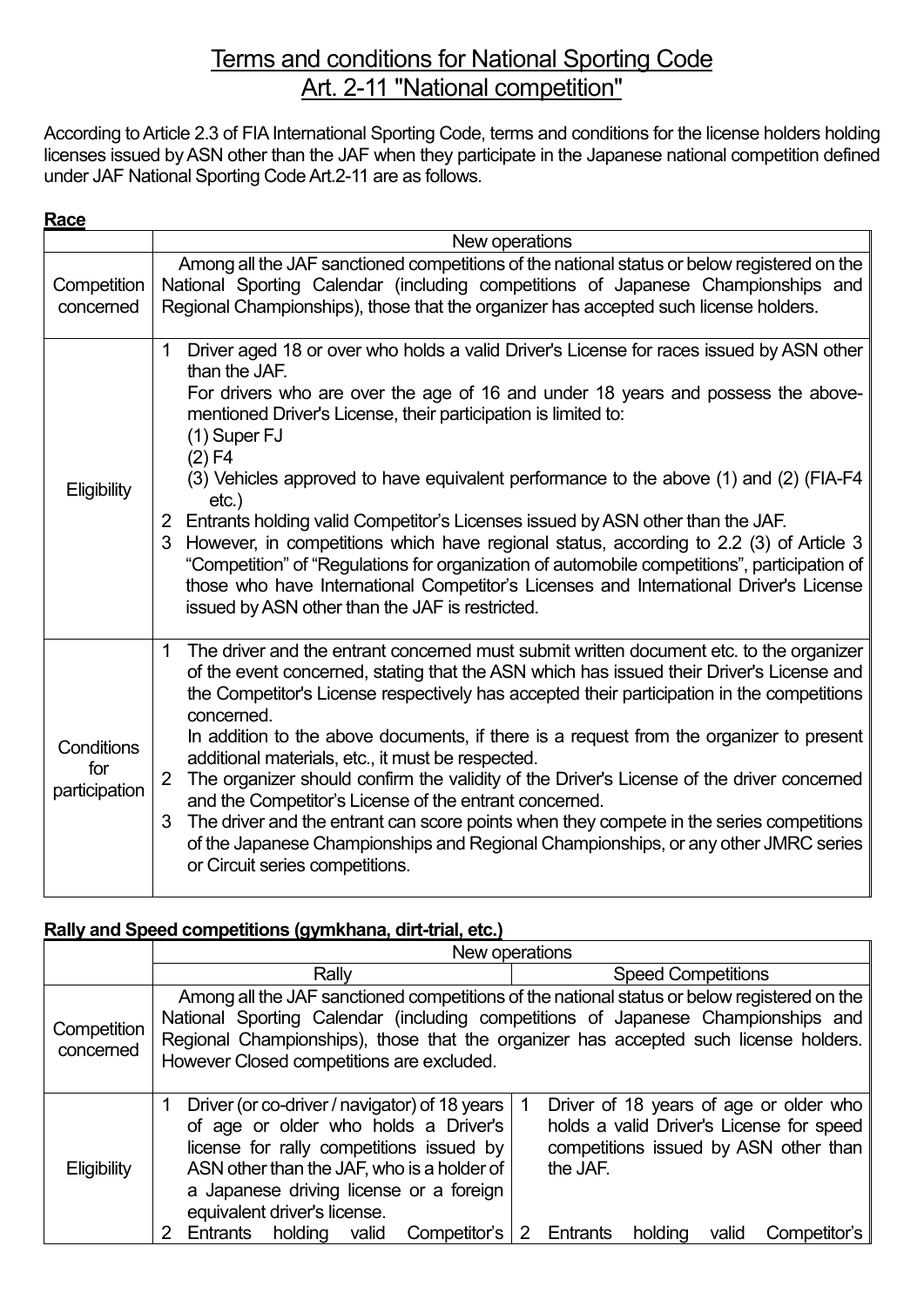|                                    | 3                 | Licenses issued by ASNs other than the<br>JAF.<br>However, in competitions which have<br>regional status, according to 2.2 (3) of<br>Article 3 "Competition" of "Regulations for<br>organization of automobile competitions",<br>participation of<br>those who<br>have<br>International Competitor's<br>Licenses<br>issued by ASN other than the JAF is<br>restricted.                                                                                                                                                                                                                                                                                                                                                                                                                                                                                                    | 3 | Licenses issued by ASNs other than the<br>JAF.<br>However, in competitions which have<br>regional status, according to 2.2 (3) of<br>Article 3 "Competition" of "Regulations for<br>organization of automobile competitions",<br>participation of those who<br>have<br>International Competitor's Licenses and<br>International Driver's License issued by<br>ASN other than the JAF is restricted. |
|------------------------------------|-------------------|---------------------------------------------------------------------------------------------------------------------------------------------------------------------------------------------------------------------------------------------------------------------------------------------------------------------------------------------------------------------------------------------------------------------------------------------------------------------------------------------------------------------------------------------------------------------------------------------------------------------------------------------------------------------------------------------------------------------------------------------------------------------------------------------------------------------------------------------------------------------------|---|-----------------------------------------------------------------------------------------------------------------------------------------------------------------------------------------------------------------------------------------------------------------------------------------------------------------------------------------------------------------------------------------------------|
| Conditions<br>for<br>participation | $\mathbf{2}$<br>3 | The driver (or co-driver / navigator) and the entrant concerned must submit written<br>document etc. to the organizer of the event concerned, stating that the ASN which has<br>issued their Driver's License and the Competitor's License respectively has accepted their<br>participation in the competitions concerned.<br>In addition to the above documents, if there is a request from the organizer to present<br>additional materials, etc., it must be respected.<br>The organizer should confirm the validity of the Driver's License of the driver (or co-driver /<br>navigator) concerned and the Competitor's License of the entrant concerned.<br>The driver and the entrant can score points when they compete in the series competitions<br>of the Japanese Championships and Regional Championships, or any other JMRC series<br>or series competitions. |   |                                                                                                                                                                                                                                                                                                                                                                                                     |

| <b>Karting</b>                     |                                                                                                                                                                                                                                                                                                                                                                                                                                                                                                                                                                                                                                                                                                                                                                                                                                                                 |  |  |  |
|------------------------------------|-----------------------------------------------------------------------------------------------------------------------------------------------------------------------------------------------------------------------------------------------------------------------------------------------------------------------------------------------------------------------------------------------------------------------------------------------------------------------------------------------------------------------------------------------------------------------------------------------------------------------------------------------------------------------------------------------------------------------------------------------------------------------------------------------------------------------------------------------------------------|--|--|--|
|                                    | New operations                                                                                                                                                                                                                                                                                                                                                                                                                                                                                                                                                                                                                                                                                                                                                                                                                                                  |  |  |  |
| Competition<br>concerned           | Among all the JAF sanctioned karting competitions of the national status or below registered<br>on the National Sporting Calendar (including competitions of Japanese Championships and<br>Regional Championships), those that the organizer has accepted such license holders.<br>However Closed competitions are excluded.                                                                                                                                                                                                                                                                                                                                                                                                                                                                                                                                    |  |  |  |
| <b>Eligibility</b>                 | Driver of 8 years old or older who holds a kart driver's license valid for karting competitions<br>1<br>issued by ASN other than the JAF. (The above-mentioned "driver of 8 years old or older"<br>refers to one that may reach his/her 8th birthday in the year when the competition<br>concerned is held.)<br>2 Entrants holding valid Kart Competitor's Licenses issued by ASNs other than the JAF.                                                                                                                                                                                                                                                                                                                                                                                                                                                          |  |  |  |
| Conditions<br>for<br>participation | The driver and the entrant concerned must submit written document etc. to the organizer<br>1<br>of the event concerned, stating that the ASN which has issued their Kart Driver's License<br>and the Kart Competitor's License respectively has accepted their participation in the<br>competitions concerned.<br>In addition to the above documents, if there is a request from the organizer to present<br>additional materials, etc., it must be respected.<br>The organizer should confirm the validity of the Kart Driver's License of the driver<br>2<br>concerned and the Kart Competitor's License of the entrant concerned.<br>The driver and the entrant can score points when they compete in the series competitions<br>3<br>of the Japanese Championships and Regional Championships, or any other local series<br>or Circuit series competitions. |  |  |  |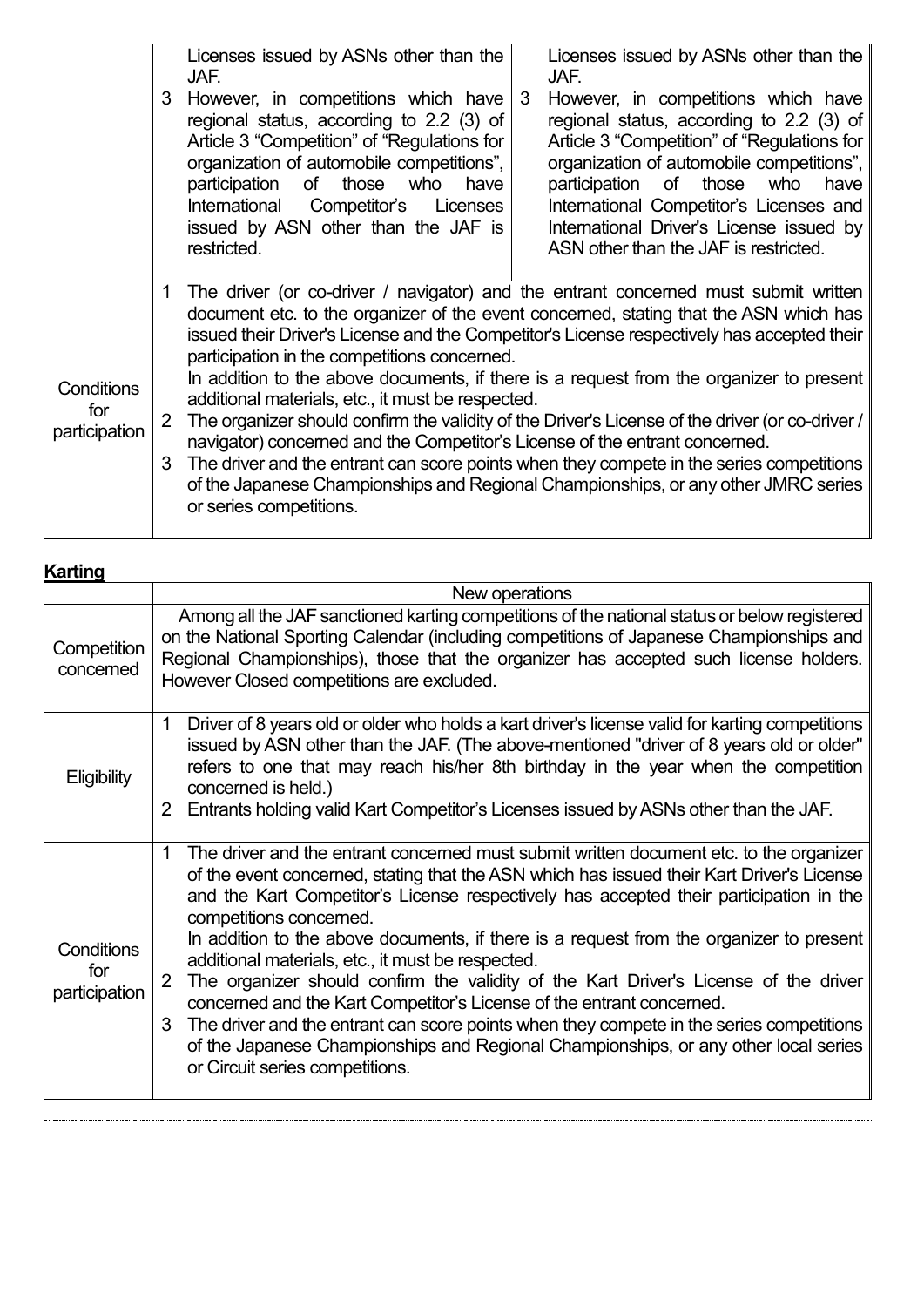### **<reference>**

## ・**JAF National Sporting Code (excerpt)**

### **Art.2-11 National competition**

It is a national competition if the competition is held under the control of the Federation and participation is permitted only to the participants and the drivers who hold a Competition License issued by the Federation (see 8-7).

National competitions held under official accreditation of the Federation must be registered on the JAF Sporting Calendar for that year.

In addition, the Federation may allow competitors or drivers who hold competition licenses issued by ASN other than the Federation to participate in the national competitions sanctioned by the Federation.

However, the competition and conditions under which the Federation allows such license holders to participate will be determined separately by the Federation. (Refer to Article 2-3, FIA International Sporting Code)

 $*$  the Federation = JAF

### ・**FIA Sporting Code (excerpt)**

#### **ARTICLE 2.3** *NATIONAL COMPETITION*

- **2.3.1** A *National Competition* is placed under the sole sporting supervision of an *ASN*, which exercises its power of regulation and organisation (including through its *National Competition* rules) while respecting the general conditions of application of the *Code*.
- **2.3.2** Except as provided for below, a *National Competition* is open only to *Competitors* and *Drivers* holding a *Licence*  issued by the *ASN* of the country in which that *Competition* takes place.
- **2.3.3** A *National Competition* cannot count towards an*International Championship*, cup, trophy, challenge or series,nor can it be taken into account for the drawing up of a general classification after several *International Competitions*.
- **2.3.4** A *National Competition* may, at the discretion of the authorising *ASN*, accept the participation of licence‐holders from other *ASNs*.
- **2.3.5** Any *National Competition* must be listed on the national calendar of the authorising *ASN*.
- **2.3.6** *National Championship***, cup, trophy, challenge orseries open to foreign licence‐holders**
- **2.3.6.a.i** If the *National Competition* forms part of a *National Championship*, cup, trophy, challenge or series, *Competitors* and *Drivers* who are foreign licence‐holders will be eligible to score points in the classification of the said *Championship*, cup, trophy, challenge or series. The allocation of points in the ranking of the said championship, cup, trophy, challenge or series must take the *Competitors* and *Drivers* who are foreign licence‐ holders into account.
- **2.3.6.a.ii** For *National Competitions* forming part of an *FIA* zone *Championship*, Articles 7.2 and 7.3 of Appendix Z shall apply.
- **2.3.6.a.iii** For *Competitions* counting towards the F4 Championships certified by the *FIA*, Article 2.3.6.a.i above shall apply.
- **2.3.6.b** The *ASN* that is authorising the *Competition* accepting the participation of licence‐holders from other *ASNs* must observe the obligation to provide the *FIA* and the *Competitors* and *Drivers* with at least the following, to appear on all official documents (in particular the *Entry* form):
- **2.3.6.b.i** unequivocal information on whether the *Circuit* isthe subject of a currently valid international homologation by the *FIA* or a national homologation issued by the relevant *ASN*, matching the categories of competition *Automobiles* eligible to take part in the *Competition*;
- **2.3.6.b.ii** information on the categories of *Automobiles* authorised to take part in that *Competition* according to the homologation of the *Circuit*;
- **2.3.6.b.iii** information on the grade of *Driver*'s *Licence* required for taking part in the *Competition*.
- **2.3.7** *Competitors* and *Drivers* who wish to take part in a*National Competition* organised abroad can only do so with the prior approval of their own *ASN*.
- **2.3.7.a** This authorisation shall be given by the *ASN* concerned in such form as they might deem convenient.
- **2.3.7.b** Should an *Organiser* accept the *Entry* of a foreign *Competitor* and/or *Driver* who has no prior authorisation from the *ASN* which issued them with their *Licence* or *Licences*, that *Organiser* would be committing an infringement which, when brought to the attention of the *ASN* authorising the *National Competition* concerned, shall be